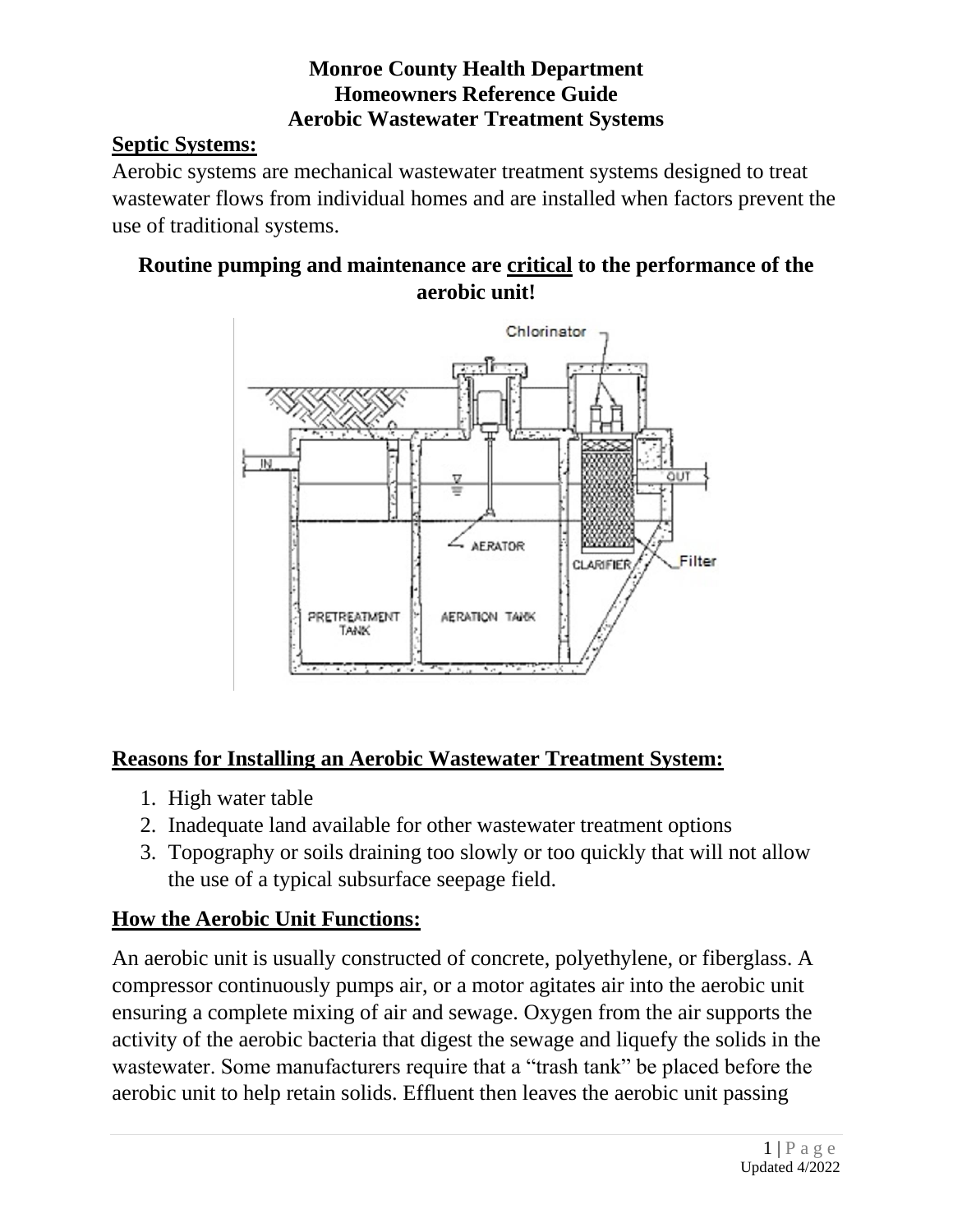### **Monroe County Health Department Homeowners Reference Guide Aerobic Wastewater Treatment Systems**

through the chlorine feeder tube (coming in contact with the chloring tablets) and into the chlorinator for a minimum 30-minute contact time. This allows the chlorine time to disinfect the effluent. The wastewater may then be directly discharged to the ground surface provided the effluent quality meets proper wastewater parameters, or the effluent can be discharged to the receiving trenches, evaporation bed, or other approved effluent reduction methods.



Chlorine Feeder/Contact Tank/ Sampling Port

## **The Chlorinator:**

The filtered effluent is then directed to a chlorine feeding unit and a chlorinator. Pathogenic bacteria are present in the aerobic treatment effluent; therefore, it is important that the chlorine disinfectant (chlorine tablets) be continually provided to ensure adequate disinfection of the discharge effluent. This wastewater may then be discharged to the ground surface, provided it maintains the required wastewater parameters and does not cause a ponding or nuisance problem. Otherwise, the effluent may be directed to an evaporation bed, receiving trenches, or another type of approved effluent reduction.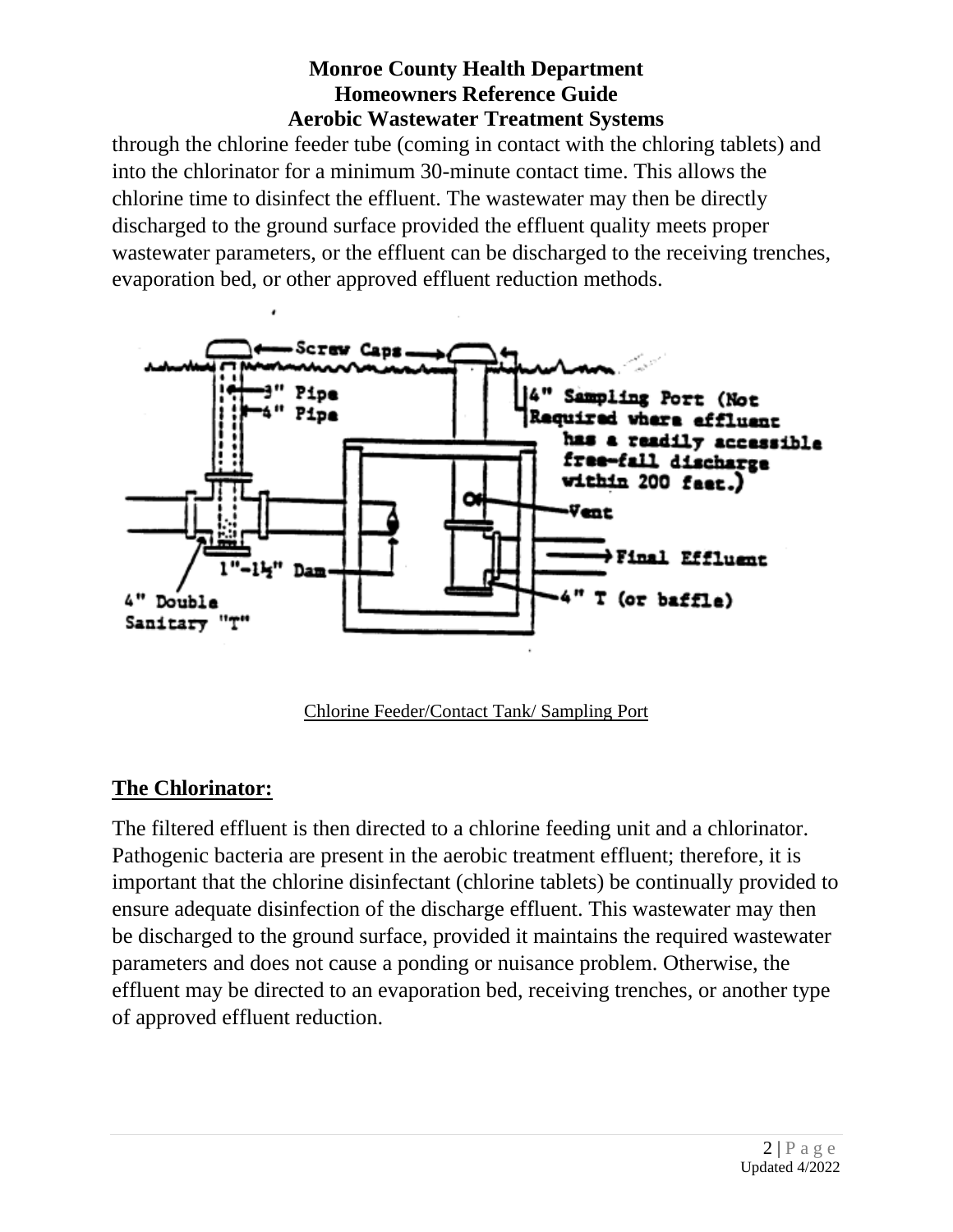#### **Monroe County Health Department Homeowners Reference Guide Aerobic Wastewater Treatment Systems Maintenance of the Aerobic System:**

- 1. Units with external compressors should be periodically inspected to ensure proper functioning.
- 2. Your aerobic unit has both an audible and visual alarm. The alarm should occasionally be tested to ensure proper functioning. If your alarm activates, contact your service representative/installation contractor immediately.
- 3. Keeping chlorine in the chlorine feeder is essential. The chlorine disinfects the effluent before it is discharged. The rate at which the chlorine tablets are dissolved is directly related to water usage. Start by putting a few tablets in the chlorine feeder tube and check once a week. If at the end of the week chlorine is not present, you will need to check the feeder tube more often and adjust accordingly. It is very important not to overstock the chlorine feeder tube with chlorine tablets, as the chlorine tablets will expand not allowing them to drop, thus the disinfection process will not take place.
- 4. Keep the discharge pipe free from obstructions (i.e., leaves, soil, etc.) that may cover or clog the outlet.
- 5. Keep the finished grade of the lawn at lease 2 inches below the top of your aerobic unit to allow easy access.
- 6. Have the aerobic unit pumped by a licensed pumper in accordance with the manufacturer's recommendation.

## **A two-year service contract is provided at the time of installation by the installation contractor.**

- 7. Practice water conservation. Repair leaking water fixtures, operate washing machines and dishwashers only when full, avoid taking long showers, and install water saving fixtures designed for toilets, faucets, and shower heads.
- 8. Make sure that the sump pump, footing tiles, and other clear water discharges have been routed away from the septic system.

## **Have your aerobic unit serviced according to the service contract provided by your installation contractor.**